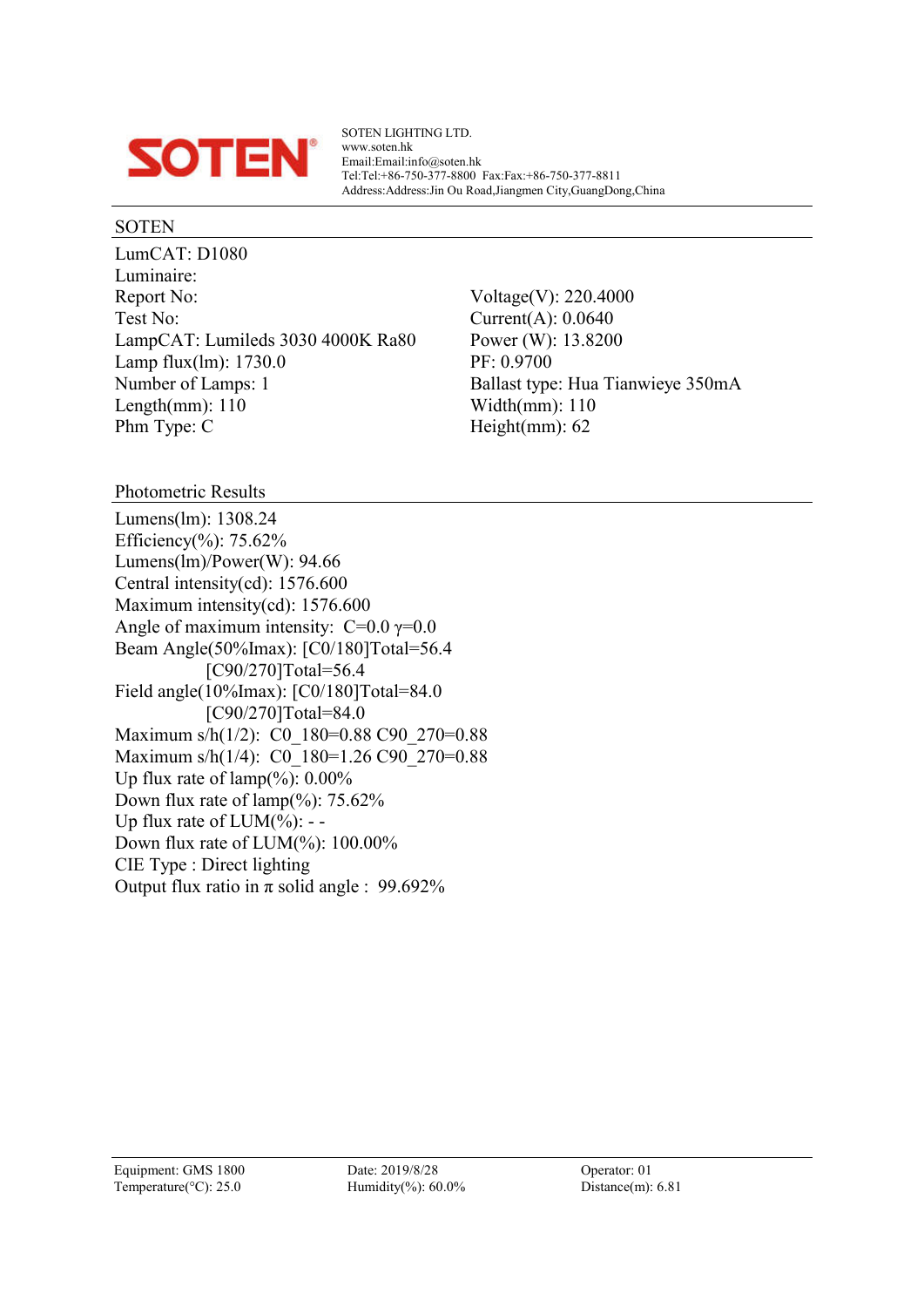# Zonal flux distribution table Page: 2 Total:15

| $\gamma$ <sup>(°</sup> ) | Average $I(cd)$ | Zonal $F(lm)$ | Sum F(lm) | Eff Flux $(\% )$ | Eff Sum $(\% )$ |
|--------------------------|-----------------|---------------|-----------|------------------|-----------------|
| 0.0                      | 1576.600        | .000          | .000      | $.000\%$         | $.000\%$        |
| 5.0                      | 1546.484        | 37.336        | 37.336    | 2.158%           | 2.158%          |
| 10.0                     | 1471.032        | 107.946       | 145.282   | 6.240%           | 8.398%          |
| 15.0                     | 1357.251        | 167.772       | 313.054   | 9.698%           | 18.096%         |
| 20.0                     | 1185.884        | 209.590       | 522.644   | 12.115%          | 30.211%         |
| 25.0                     | 943.798         | 223.364       | 746.008   | 12.911%          | 43.122%         |
| 30.0                     | 701.479         | 208.211       | 954.219   | 12.035%          | 55.157%         |
| 35.0                     | 441.574         | 168.323       | 1122.542  | 9.730%           | 64.887%         |
| 40.0                     | 219.117         | 110.231       | 1232.773  | 6.372%           | 71.259%         |
| 45.0                     | 65.336          | 52.669        | 1285.442  | 3.044%           | 74.303%         |
| 50.0                     | 9.977           | 15.218        | 1300.660  | .880%            | 75.183%         |
| 55.0                     | 2.274           | 2.664         | 1303.323  | .154%            | 75.337%         |
| 60.0                     | 1.531           | .880          | 1304.203  | .051%            | 75.387%         |
| 65.0                     | 1.346           | .699          | 1304.902  | .040%            | 75.428%         |
| 70.0                     | 1.299           | .670          | 1305.572  | .039%            | 75.467%         |
| 75.0                     | 1.253           | .667          | 1306.239  | .039%            | 75.505%         |
| 80.0                     | 1.253           | .670          | 1306.910  | .039%            | 75.544%         |
| 85.0                     | 1.206           | .668          | 1307.578  | .039%            | 75.583%         |
| 90.0                     | 1.206           | .661          | 1308.238  | .038%            | 75.621%         |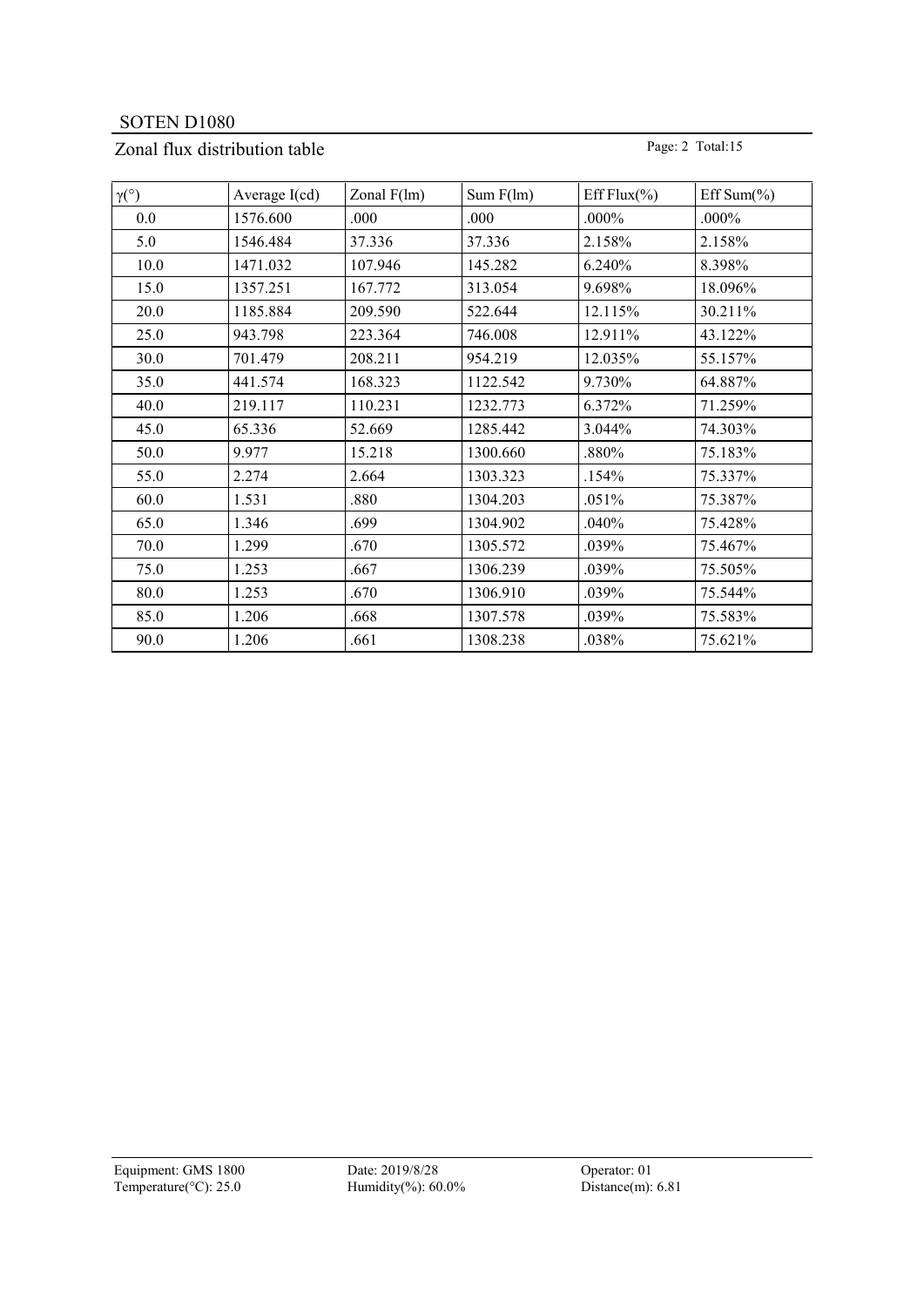# Zonal flux distribution table Page: 3 Total:15

|           |         | ZONAL LUMEN SUMMARY |           |
|-----------|---------|---------------------|-----------|
| Zone      | Lumens  | $\%$ Lamp           | $\%$ Fixt |
| 0-30      | 954.22  | 55.16%              | 72.94%    |
| $0 - 40$  | 1232.77 | 71.26%              | 94.23%    |
| 0-60      | 1304.20 | 75.39%              | 99.69%    |
| $0-90$    | 1307.58 | 75.58%              | 99.95%    |
| $0 - 120$ | 1307.58 | 75.58%              | 99.95%    |
| $0 - 180$ | 1308.24 | 75.62%              | 100.00%   |
| 60-90     | 4.25    | 0.25%               | $0.33\%$  |
| 90-120    | 0.00    | $0.00\%$            | $0.00\%$  |
| 90-130    | 0.00    | $0.00\%$            | $0.00\%$  |
| 90-150    | 0.00    | $0.00\%$            | $0.00\%$  |
| 90-180    | 0.00    | $0.00\%$            | $0.00\%$  |
| 0-32.74   | 1046.59 | 60.50%              | 80.00%    |
|           |         |                     |           |

#### ZONAL LUMEN SUMMARY

| $0 - 10$ | 145.28   |
|----------|----------|
| $10-20$  | 377.36   |
| 20-30    | 431.58   |
| 30-40    | 278.55   |
| 40-50    | 67.89    |
| 50-60    | 3.54     |
| 60-70    | 1.37     |
| 70-80    | 1.34     |
| 80-90    | 0.67     |
| 90-100   | 0.00     |
| 100-110  | 0.00     |
| 110-120  | 0.00     |
| 120-130  | 0.00     |
| 130-140  | 0.00     |
| 140-150  | 0.00     |
| 150-160  | 0.00     |
| 160-170  | 0.00     |
| 170-180  | $0.00\,$ |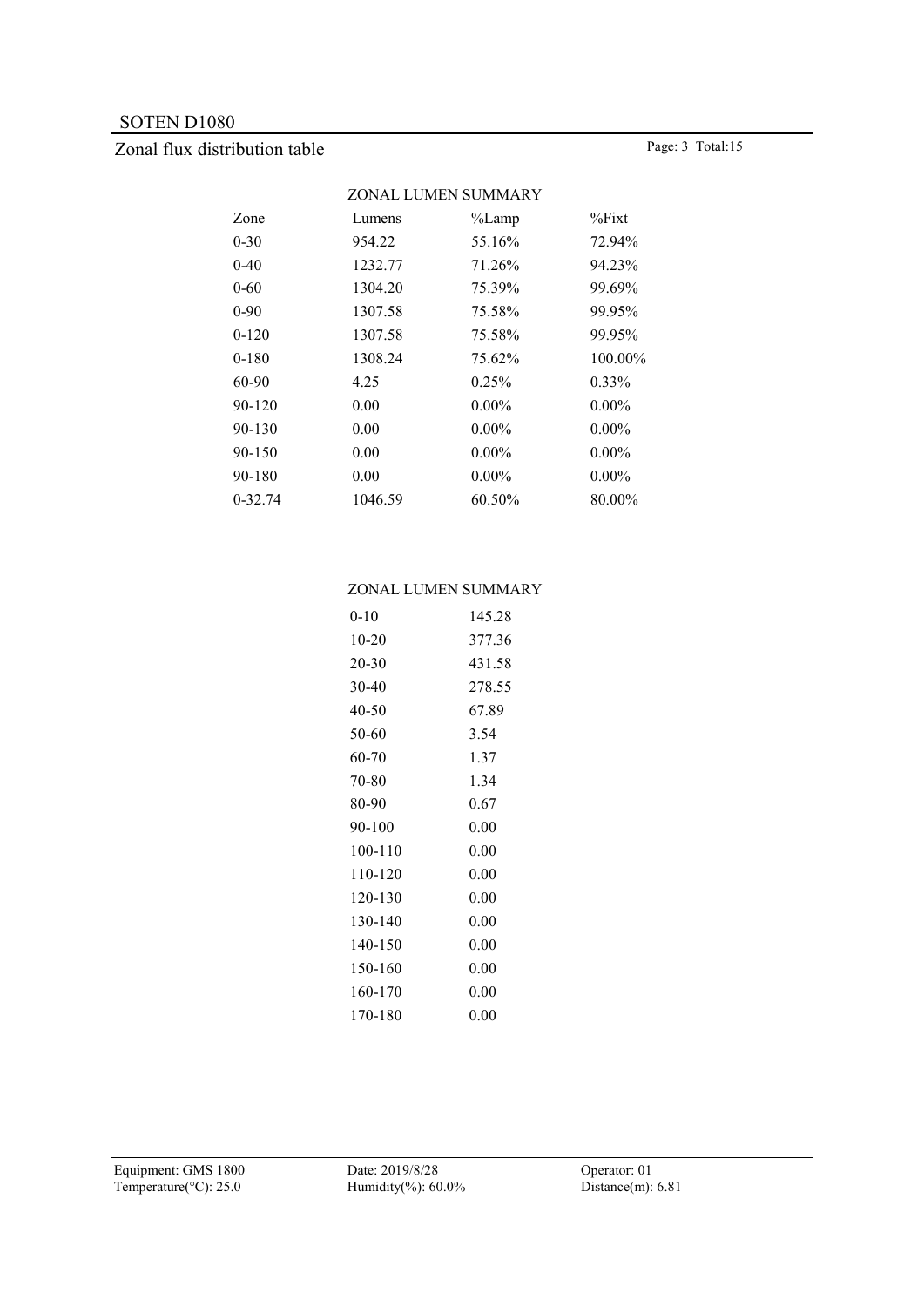Light Distribution Curve [Unit:cd] Page: 4 Total:15

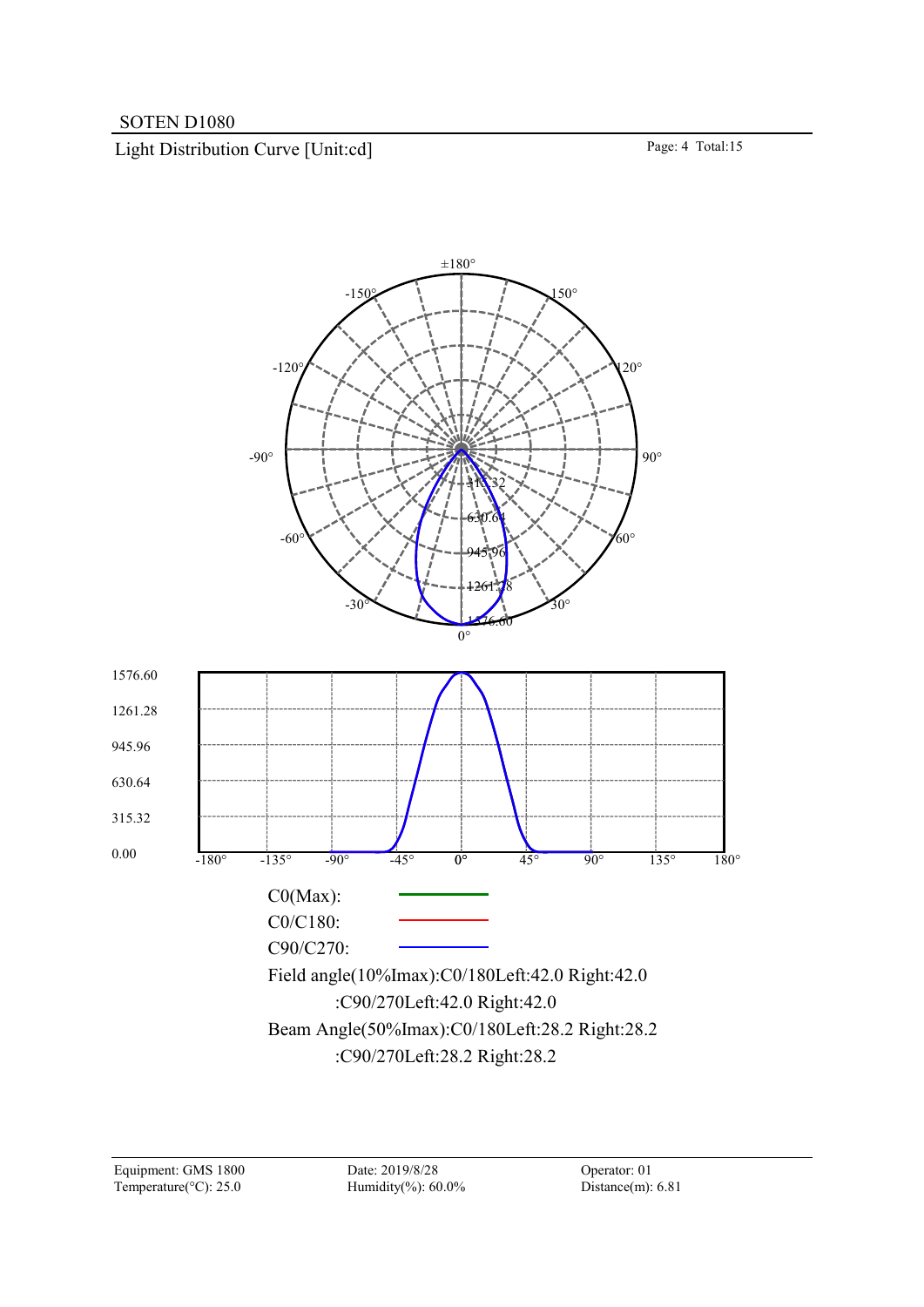Lux distance Curve Page: 5 Total:15



Max, Ave Beam angle of C0plane57.04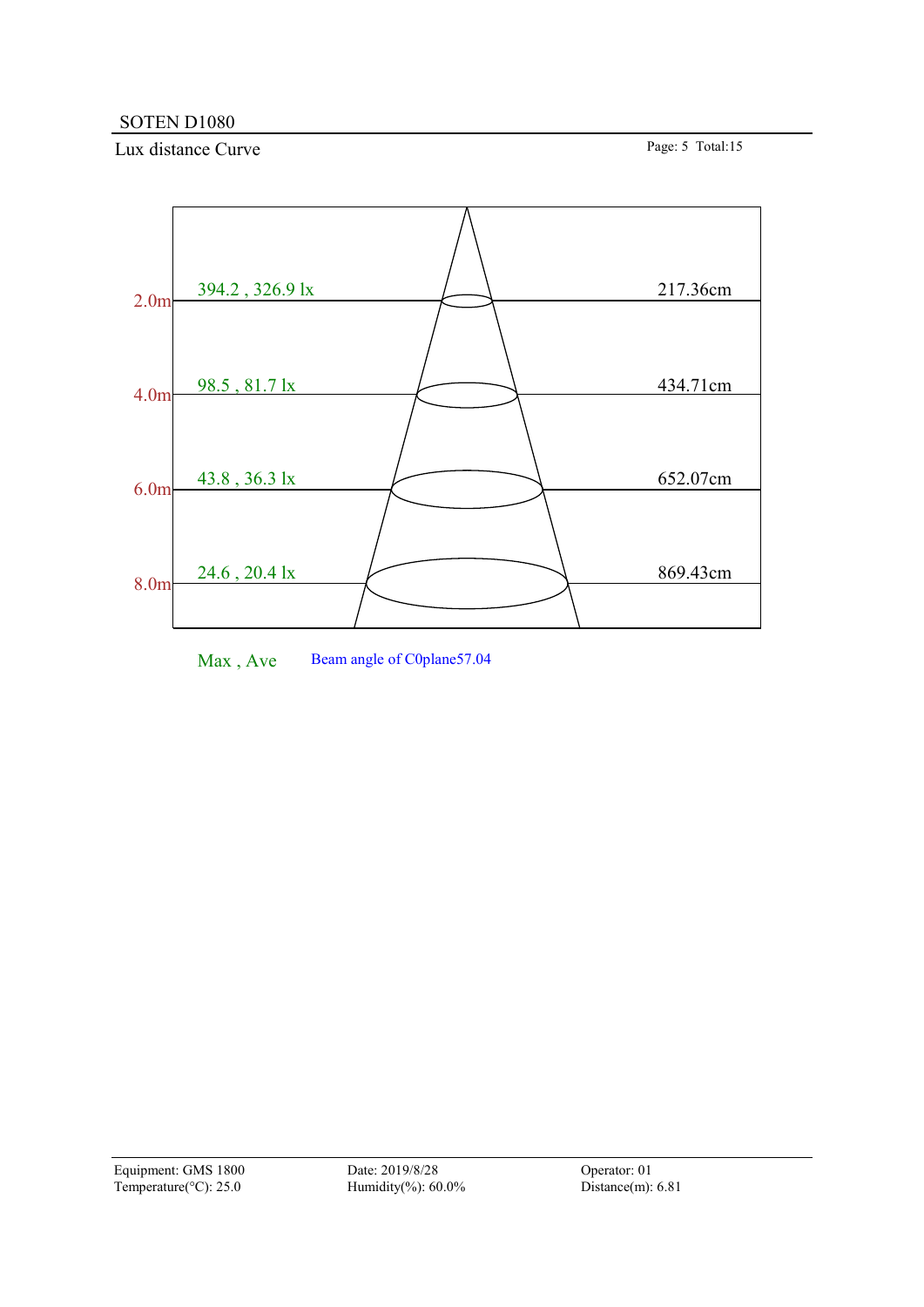# ISO-Intensity(V-H) Page: 6 Total:15

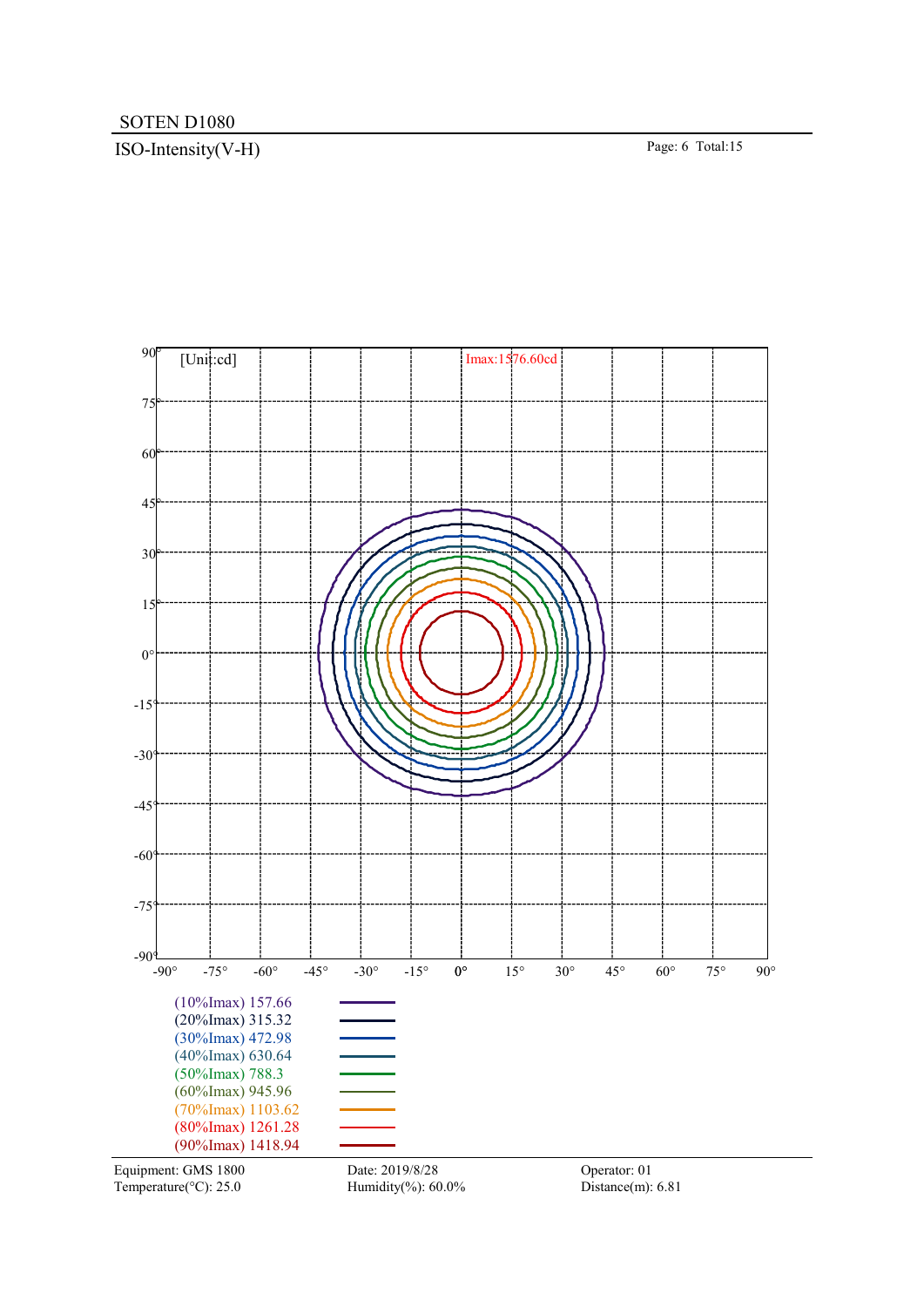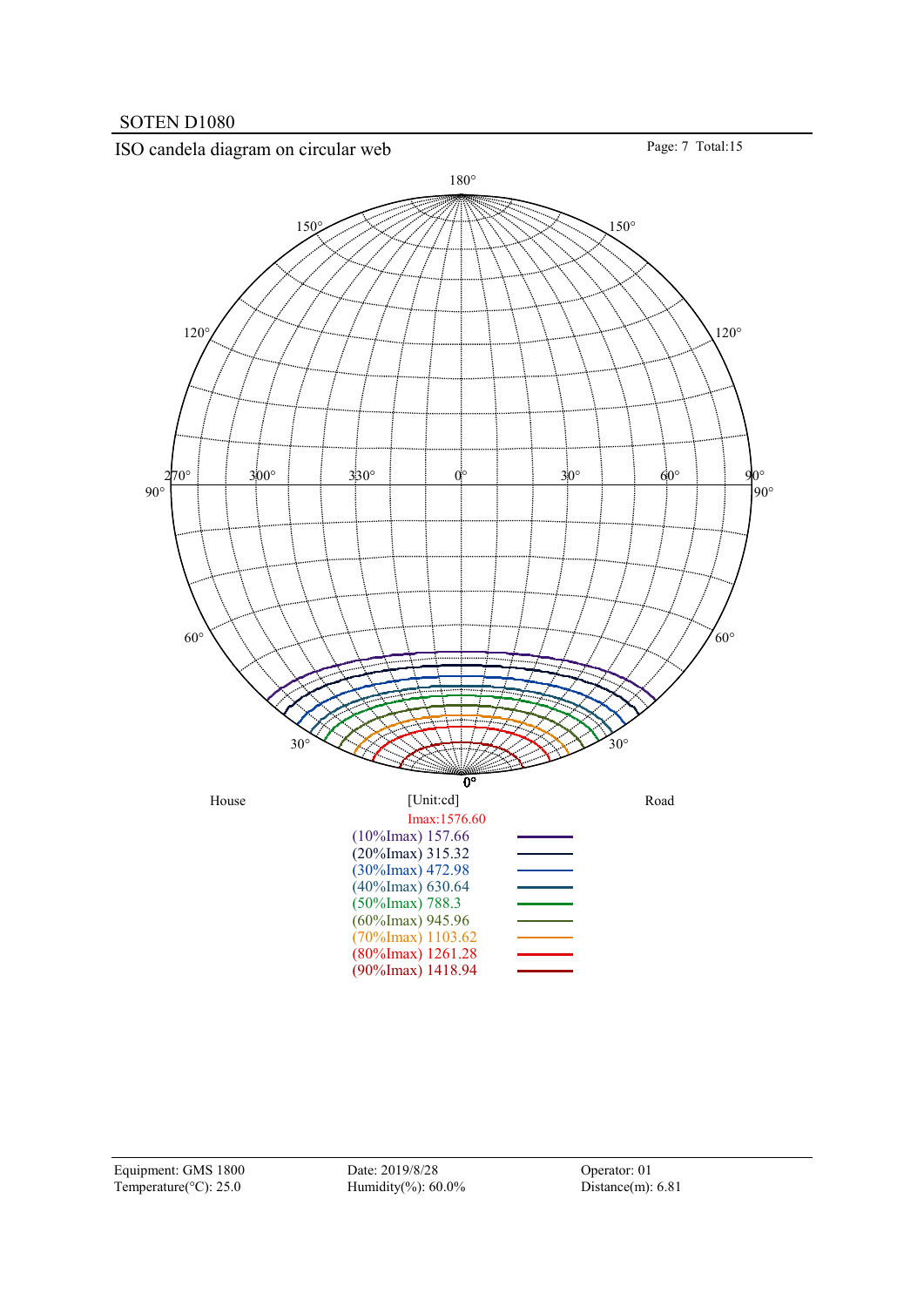# ISO illuminance diagram Page: 8 Total:15

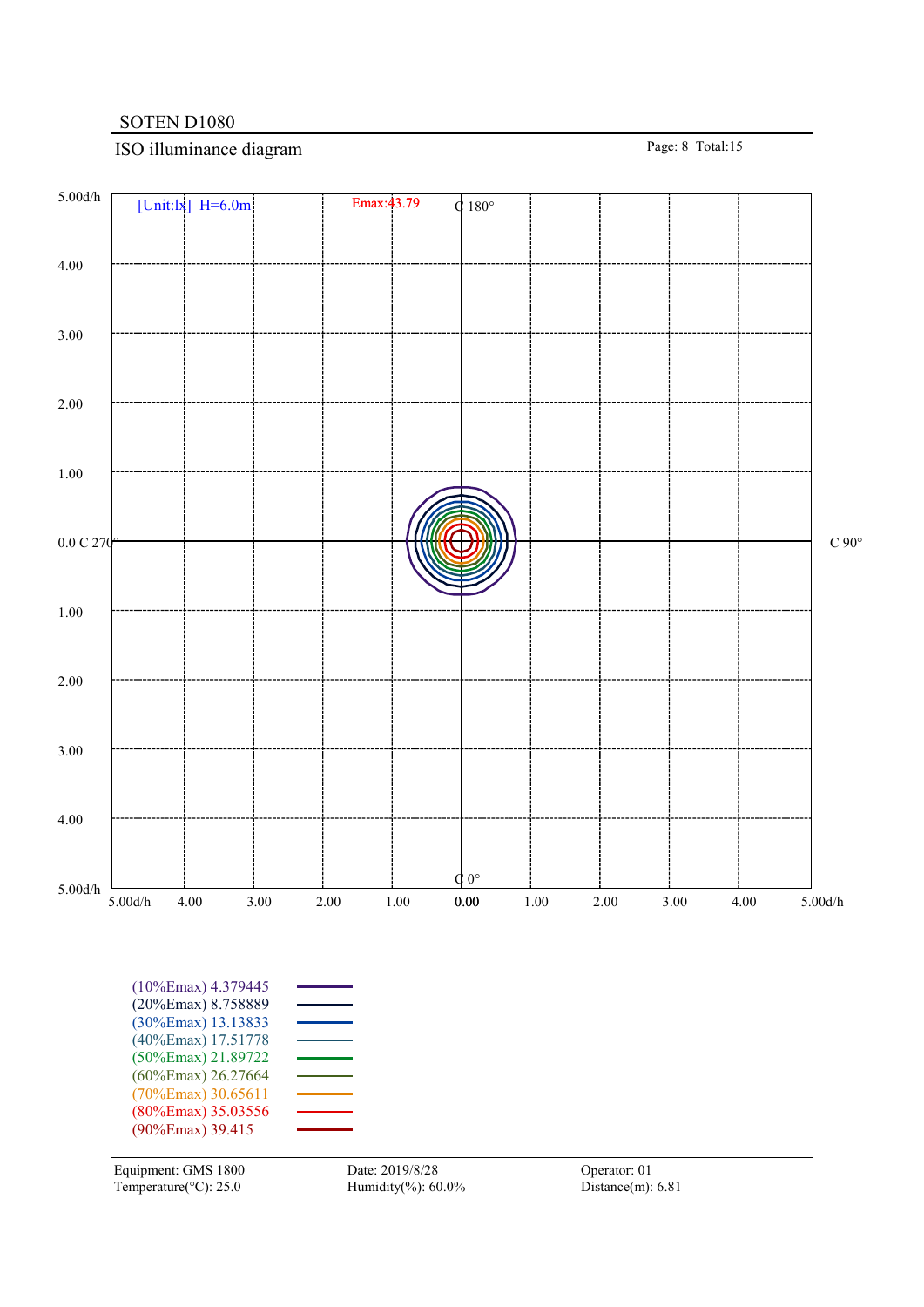# Space ISO Lux diagram Page: 9 Total:15

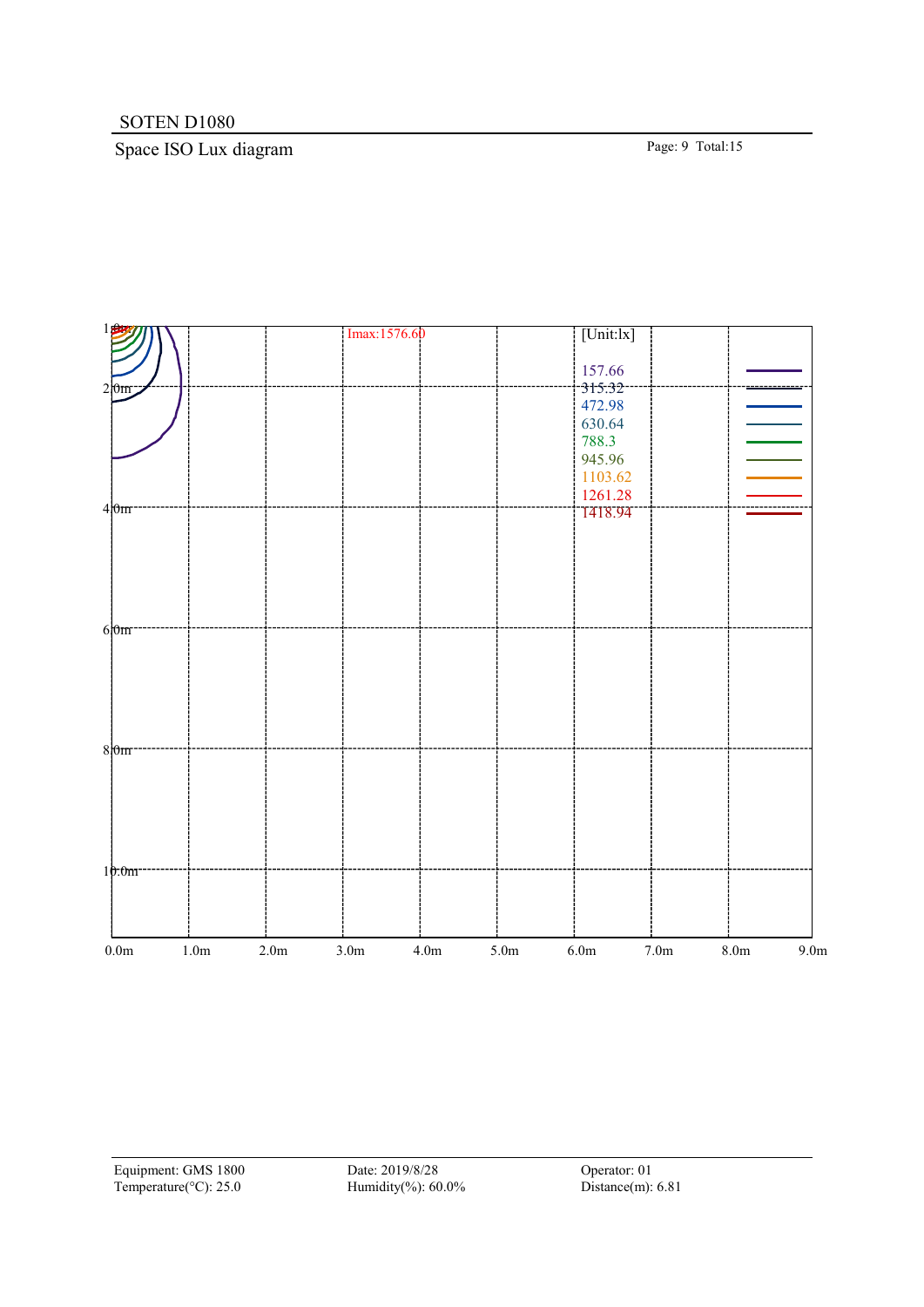| Luminance Table |      |     |     |     |     |     |     |     |     |  |  |
|-----------------|------|-----|-----|-----|-----|-----|-----|-----|-----|--|--|
| $\sim$          | 45   | 50  | 55  | 60  | 65  | 70  | 75  | 80  | 85  |  |  |
| C <sub>0</sub>  | 4884 | 767 | 182 | 128 | 119 | 123 | 129 | 142 | 154 |  |  |
| C45             | 4249 | 658 | 153 | 106 | -97 | 98  | 101 | 108 | 113 |  |  |
| C90             | 4884 | 767 | 182 | 128 | 119 | 123 | 129 | 142 | 154 |  |  |

# Luminance Limitting Curve(no luminous side) Page: 10 Total:15

| L横(65) | $L$ 纵(65) | L45(65) | 横(75) | L纵(75) | L45(75) | L横(85) | L纵(85 | L <sub>45</sub> (85 |
|--------|-----------|---------|-------|--------|---------|--------|-------|---------------------|
| 263    | 263       | 263     | 400   | 400    | 400     | 1144   | 144   | 1144                |

Glare Table

| Glare | Quality |      | Service Values Illuminance(lx) |             |              |              |              |             |              |  |  |  |
|-------|---------|------|--------------------------------|-------------|--------------|--------------|--------------|-------------|--------------|--|--|--|
| 1.15  | A       | 2000 | 1000                           | 500         | $\leq$ = 300 |              |              |             |              |  |  |  |
| 1.5   | B       |      | 2000                           | 1000        | 500          | $\leq$ = 300 |              |             |              |  |  |  |
| 1.85  | C       |      |                                | 2000        | 1000         | 500          | $\leq$ = 300 |             |              |  |  |  |
| 2.2   | D       |      |                                |             | 2000         | 1000         | 500          | $\leq$ =300 |              |  |  |  |
| 2.55  | E       |      |                                |             |              | 2000         | 1000         | 500         | $\leq$ = 300 |  |  |  |
|       |         | a    | <sub>n</sub>                   | $\sim$<br>c | d            | e            |              | g           | n            |  |  |  |

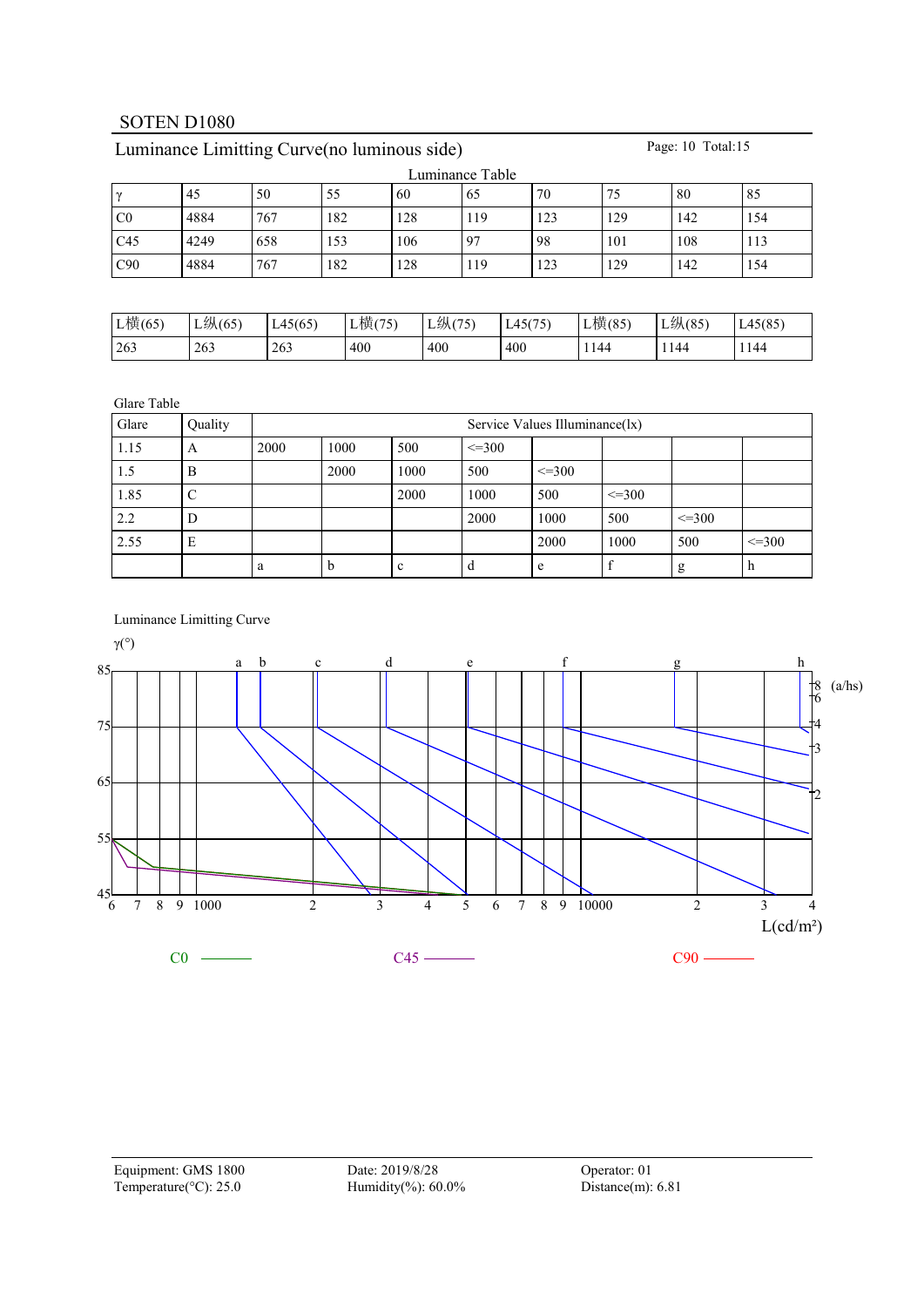r

UGR Glare Page: 11 Total:15

٦

|                 | Rf of Ceiling                                     | $\overline{70}$ | $\overline{70}$ | $\overline{50}$  | $\overline{50}$ | $\overline{30}$ | $\overline{70}$ | $\overline{70}$ | $\overline{50}$ | $\overline{50}$ | $\overline{30}$ |
|-----------------|---------------------------------------------------|-----------------|-----------------|------------------|-----------------|-----------------|-----------------|-----------------|-----------------|-----------------|-----------------|
| Rf of Wall      |                                                   | $\overline{50}$ | $\overline{30}$ | $\overline{50}$  | $\overline{30}$ | $\overline{30}$ | $\overline{50}$ | $\overline{30}$ | $\overline{50}$ | $\overline{30}$ | $\overline{30}$ |
| Rf of Floor     |                                                   | $\overline{20}$ | $\overline{20}$ | $\overline{20}$  | $\overline{20}$ | $\overline{20}$ | $\overline{20}$ | $\overline{20}$ | $\overline{20}$ | $\overline{20}$ | $\overline{20}$ |
|                 | Room dimensions                                   |                 |                 | Viewed crosswise |                 |                 |                 |                 | Viewed endwise  |                 |                 |
| $\mathbf X$     | $\mathbf Y$                                       |                 |                 |                  |                 |                 |                 |                 |                 |                 |                 |
| $\overline{2H}$ | $\overline{2H}$                                   | 9.5             | 10.4            | 9.8              | 10.6            | 10.8            | 9.5             | 10.4            | 9.8             | 10.6            | 10.8            |
|                 | 3H                                                | 9.4             | 10.1            | 9.7              | 10.4            | 10.6            | 9.4             | 10.1            | 9.7             | 10.4            | 10.6            |
|                 | 4H                                                | 9.2             | 9.8             | 9.5              | 10.1            | 10.4            | 9.2             | 9.8             | 9.5             | 10.1            | 10.4            |
|                 | 6H                                                | 9.2             | 9.8             | 9.5              | 10.1            | 10.4            | 9.2             | 9.8             | 9.5             | 10.1            | 10.4            |
|                 | 8H                                                | 9.2             | 9.8             | 9.5              | 10.1            | 10.4            | 9.2             | 9.8             | 9.5             | 10.1            | 10.4            |
|                 | 12H                                               | 9.0             | 9.5             | 9.4              | 9.8             | 10.2            | 9.0             | 9.5             | 9.4             | 9.8             | 10.2            |
| 4H              | 2H                                                | 9.2             | 9.8             | 9.5              | 10.1            | 10.4            | 9.2             | 9.8             | 9.5             | 10.1            | 10.4            |
|                 | 3H                                                | 9.0             | 9.5             | 9.4              | 9.8             | 10.2            | 9.0             | 9.5             | 9.4             | 9.8             | 10.2            |
|                 | 4H                                                | 9.0             | 9.5             | 9.4              | 9.8             | 10.2            | 9.0             | 9.5             | 9.4             | 9.8             | 10.2            |
|                 | 6H                                                | 9.0             | 9.5             | 9.4              | 9.8             | 10.2            | 9.0             | 9.5             | 9.4             | 9.8             | 10.2            |
|                 | 8H                                                | 8.8             | 9.0             | 9.3              | 9.5             | 10.0            | 8.8             | 9.0             | 9.3             | 9.5             | $10.0\,$        |
|                 | 12H                                               | 8.8             | 9.1             | 9.3              | 9.5             | 10.0            | 8.8             | 9.1             | 9.3             | 9.5             | 10.0            |
| 8H              | 4H                                                | 8.8             | 9.0             | 9.3              | 9.5             | 10.0            | 8.8             | 9.0             | 9.3             | 9.5             | 10.0            |
|                 | 6H                                                | 8.8             | 9.0             | 9.3              | 9.5             | 10.0            | 8.8             | 9.0             | 9.3             | 9.5             | $10.0\,$        |
|                 | 8H                                                | 8.8             | 9.1             | 9.3              | 9.5             | 10.0            | 8.8             | 9.1             | 9.3             | 9.5             | 10.0            |
|                 | 12H                                               | 8.8             | 9.1             | 9.3              | 9.5             | 10.0            | 8.8             | 9.1             | 9.3             | 9.5             | 10.0            |
| 12H             | 4H                                                | 8.8             | 9.0             | 9.3              | 9.5             | 10.0            | 8.8             | 9.0             | 9.3             | 9.5             | 10.0            |
|                 | 6H                                                | 8.8             | 9.0             | 9.3              | 9.5             | 10.0            | 8.8             | 9.0             | 9.3             | 9.5             | $10.0\,$        |
|                 | 8H                                                | 8.8             | 9.1             | 9.3              | 9.5             | 10.0            | 8.8             | 9.1             | 9.3             | 9.5             | $10.0\,$        |
|                 | Variation with the observer position at spacings: |                 |                 |                  |                 |                 |                 |                 |                 |                 |                 |
|                 | $S = 1.0H$                                        |                 |                 | $4.9/-20.5$      |                 |                 |                 |                 | $4.9/-20.5$     |                 |                 |
|                 | $S = 1.5H$                                        |                 |                 | $7.7/-19.2$      |                 |                 |                 |                 | $7.7/-19.2$     |                 |                 |
|                 | $S = 2.0H$                                        |                 |                 | $9.7/-18.0$      |                 |                 |                 |                 | $9.7/-18.0$     |                 |                 |
|                 | Standard tables:                                  |                 |                 | BK <sub>0</sub>  |                 |                 |                 |                 | BK0             |                 |                 |
|                 | Uncorrected UGR                                   |                 |                 | $-4.5$           |                 |                 | $-4.5$          |                 |                 |                 |                 |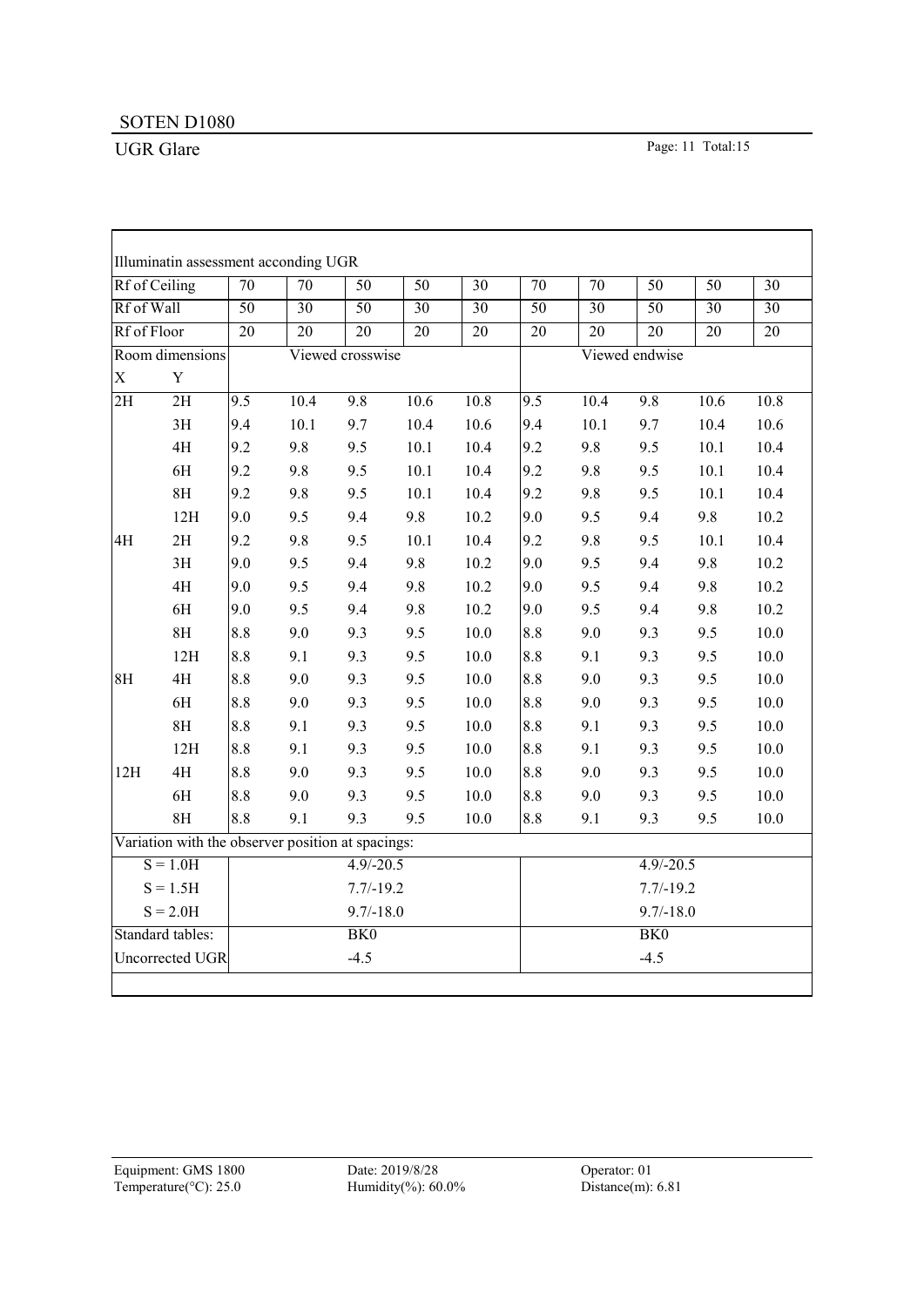# Budgetary Estimate Table Page: 12 Total:15

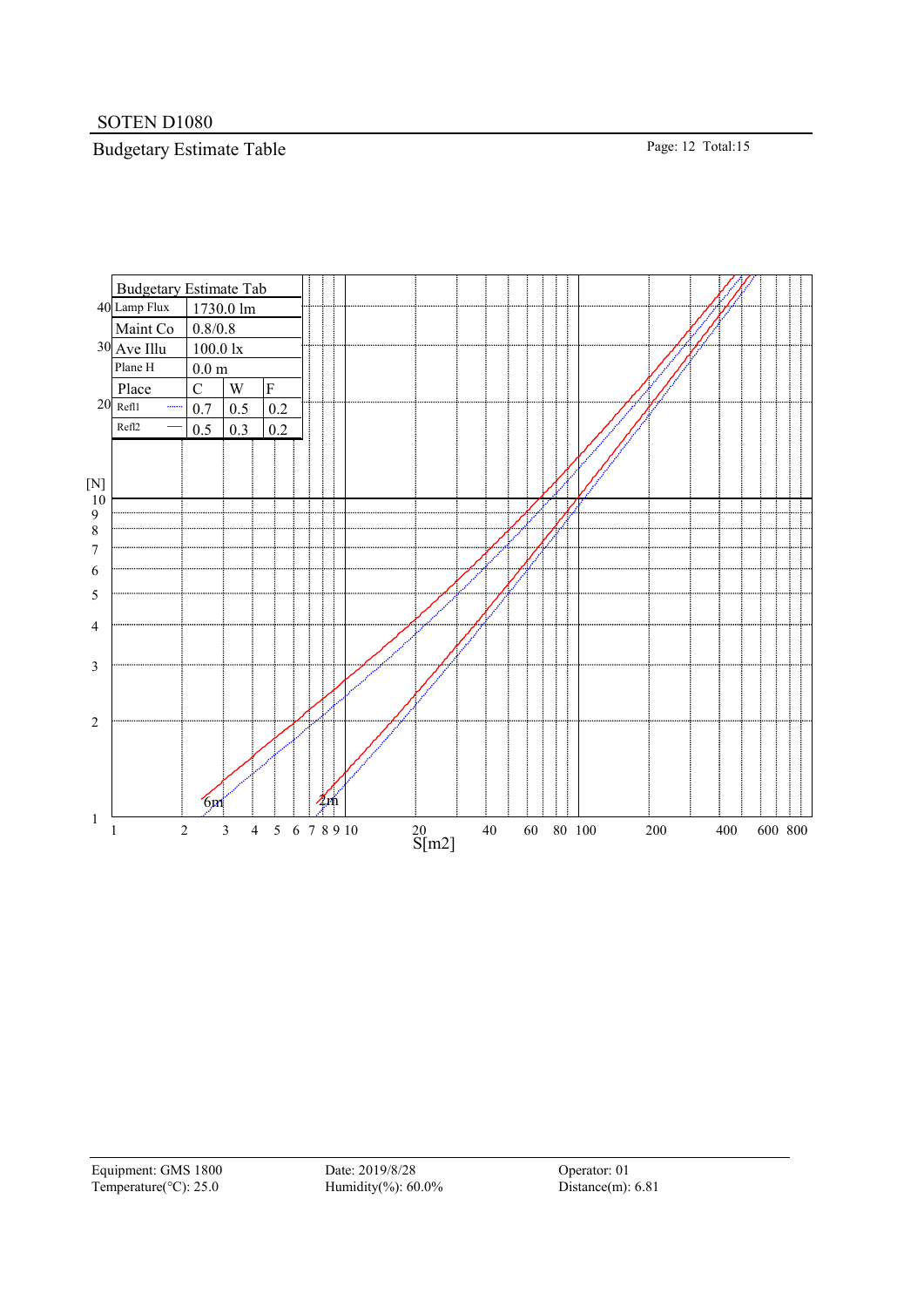# Utilization factor table for indoor luminaire Page: 13 Total:15

| <b>RHOCC</b> | 80<br>70                                         |      |      |      |      | 50   |      |      | 30   |      | 10   |      |      | $\mathbf{0}$ |      |              |
|--------------|--------------------------------------------------|------|------|------|------|------|------|------|------|------|------|------|------|--------------|------|--------------|
| <b>RHOW</b>  | 50                                               | 30   | 10   | 50   | 30   | 10   | 50   | 30   | 10   | 50   | 30   | 10   | 50   | 30           | 10   | $\mathbf{0}$ |
| <b>RCR</b>   | <b>COEFFCIENTS OF UTILIZATION RHOFC=20</b><br>CU |      |      |      |      |      |      |      |      |      |      |      |      |              |      |              |
| $\theta$     | 0.90                                             | 0.90 | 0.90 | 0.88 | 0.88 | 0.88 | 0.84 | 0.84 | 0.84 | 0.80 | 0.80 | 0.80 | 0.77 | 0.77         | 0.77 | 0.76         |
| л.           | 0.84                                             | 0.82 | 0.80 | 0.82 | 0.81 | 0.79 | 0.79 | 0.78 | 0.77 | 0.76 | 0.75 | 0.74 | 0.74 | 0.73         | 0.72 | 0.71         |
| 2            | 0.78                                             | 0.75 | 0.73 | 0.77 | 0.74 | 0.72 | 0.74 | 0.72 | 0.70 | 0.72 | 0.70 | 0.69 | 0.70 | 0.69         | 0.67 | 0.66         |
| 3            | 0.73                                             | 0.69 | 0.66 | 0.72 | 0.69 | 0.66 | 0.70 | 0.67 | 0.65 | 0.68 | 0.66 | 0.64 | 0.67 | 0.65         | 0.63 | 0.62         |
| 4            | 0.68                                             | 0.64 | 0.61 | 0.68 | 0.64 | 0.61 | 0.66 | 0.63 | 0.60 | 0.64 | 0.62 | 0.59 | 0.63 | 0.61         | 0.59 | 0.58         |
| 5            | 0.64                                             | 0.60 | 0.57 | 0.63 | 0.59 | 0.56 | 0.62 | 0.59 | 0.56 | 0.61 | 0.58 | 0.55 | 0.60 | 0.57         | 0.55 | 0.54         |
| 6            | 0.60                                             | 0.56 | 0.53 | 0.60 | 0.56 | 0.53 | 0.59 | 0.55 | 0.52 | 0.58 | 0.54 | 0.52 | 0.57 | 0.54         | 0.51 | 0.50         |
|              | 0.57                                             | 0.52 | 0.49 | 0.56 | 0.52 | 0.49 | 0.55 | 0.52 | 0.49 | 0.54 | 0.51 | 0.49 | 0.54 | 0.51         | 0.48 | 0.47         |
| 8            | 0.54                                             | 0.49 | 0.46 | 0.53 | 0.49 | 0.46 | 0.52 | 0.48 | 0.46 | 0.52 | 0.48 | 0.46 | 0.51 | 0.48         | 0.45 | 0.44         |
| 9            | 0.51                                             | 0.46 | 0.43 | 0.50 | 0.46 | 0.43 | 0.50 | 0.46 | 0.43 | 0.49 | 0.45 | 0.43 | 0.48 | 0.45         | 0.43 | 0.42         |
| 10           | 0.48                                             | 0.44 | 0.41 | 0.48 | 0.43 | 0.41 | 0.47 | 0.43 | 0.41 | 0.46 | 0.43 | 0.40 | 0.46 | 0.43         | 0.40 | 0.39         |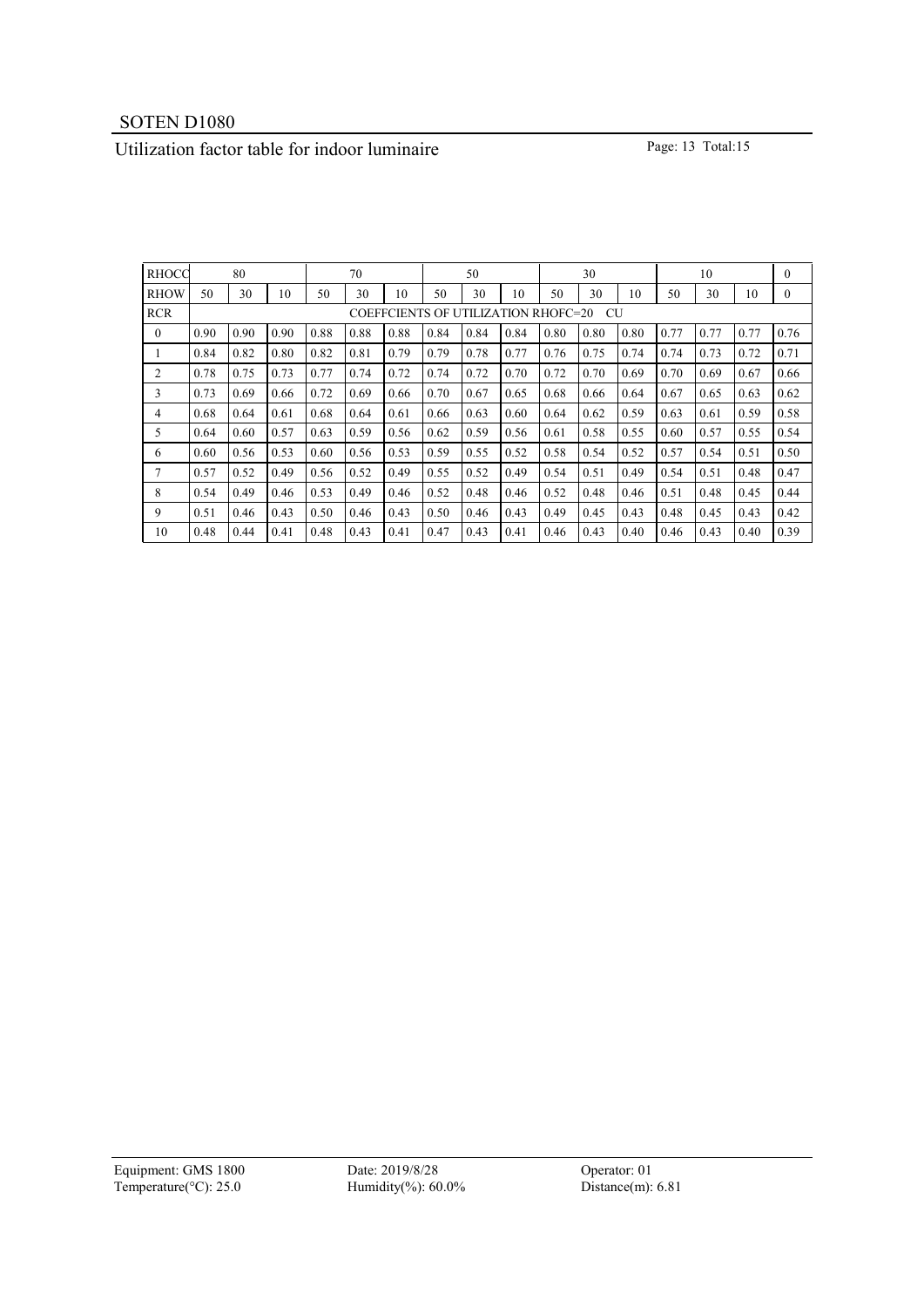# Coefficient Utilization Curve Page: 14 Total:15